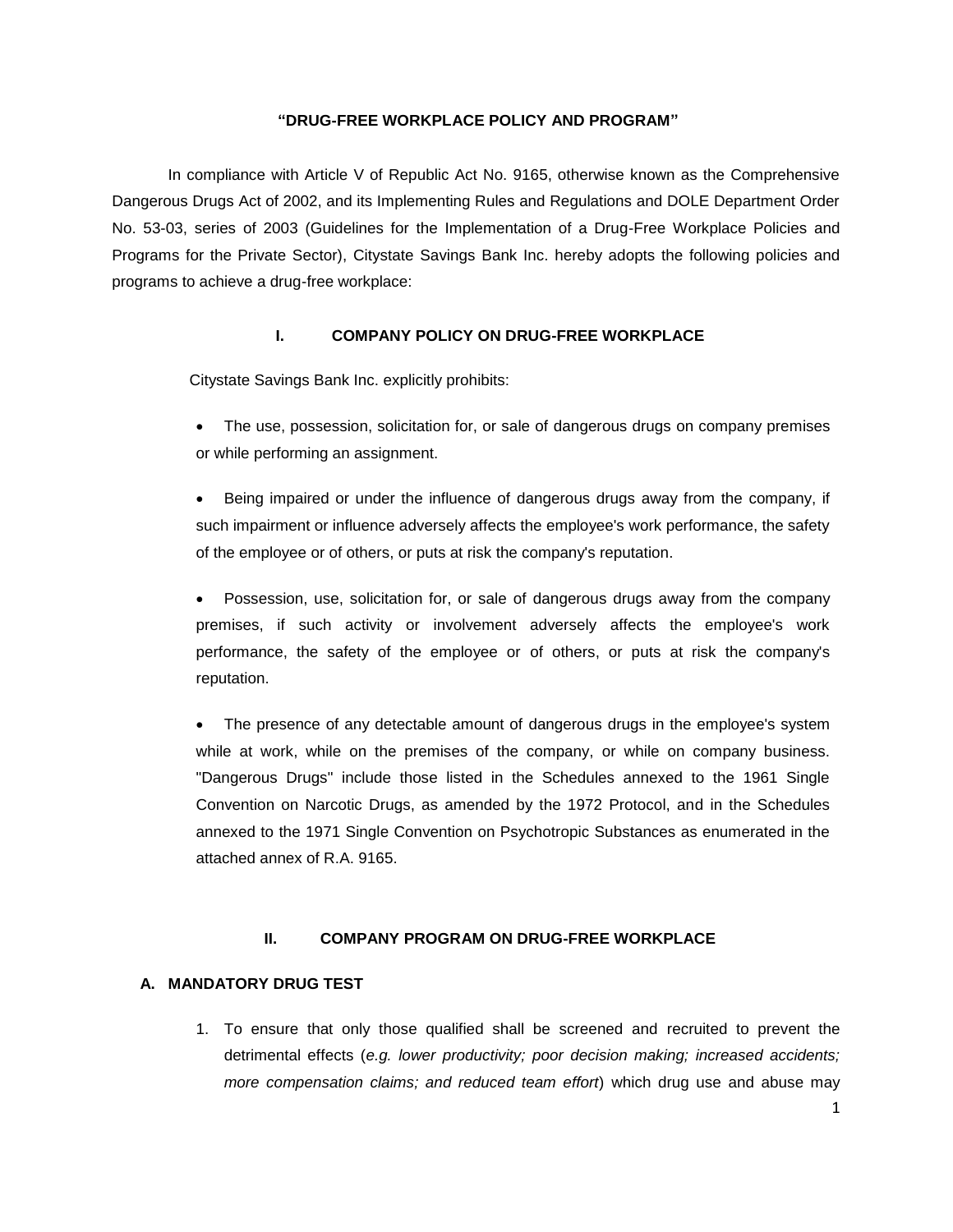cause in the workplace, the conduct of mandatory drug test shall be required for preemployment.

- 2. Citystate Savings Bank Inc. designates Chong Hua Hospital, a duly accredited drug testing center by the Department of Health (DOH), as its authorized drug testing laboratory.
- 3. Citystate Savings Bank Inc. may also conduct drug testing under any of the following circumstances:

i. **RANDOM TESTING**: Officer/employees may be selected at random for drug testing at any interval determined by the Company.

ii. **FOR-CAUSE TESTING**: The company may ask an officer/employee to submit to a drug test at any time it feels that the employee may be under the influence of drugs, including, but not limited to, the following circumstances: evidence of drugs on or about the employee's person or in the employee's vicinity, unusual conduct on the employee's part that suggests impairment or influence of drugs, negative performance patterns, or excessive and unexplained absenteeism or tardiness.

iii. **POST-ACCIDENT TESTING**: Any officer/employee involved in a "Near-Miss" incident or "Work Accident" under circumstances that suggest possible use or influence of drugs may be asked to submit to a drug test. As defined herein, "Near-Miss" means an incident arising from or in the course of work which could have led to injuries or fatalities of the workers and/or considerable damage to the employer had it not been curtailed. "Work Accident" refers to unplanned or unexpected occurrence that may or may not result in personal injury, property damage, work stoppage or interference or any combination thereof of which arises out of and in the course of employment.

- 4. All drug tests shall employ, among others, two (2) testing methods, the screening test which will determine the positive result as well as the type of the drug used and the confirmatory test which will confirm a positive screening test. Where the confirmatory test turns positive, the company's Assessment Team shall evaluate the results and determine the level of care and administrative interventions that can be extended to the concerned employee.
- 5. ABC Company shall inform the officer/employee who was subjected to a drug test of the test-results whether positive or negative.

.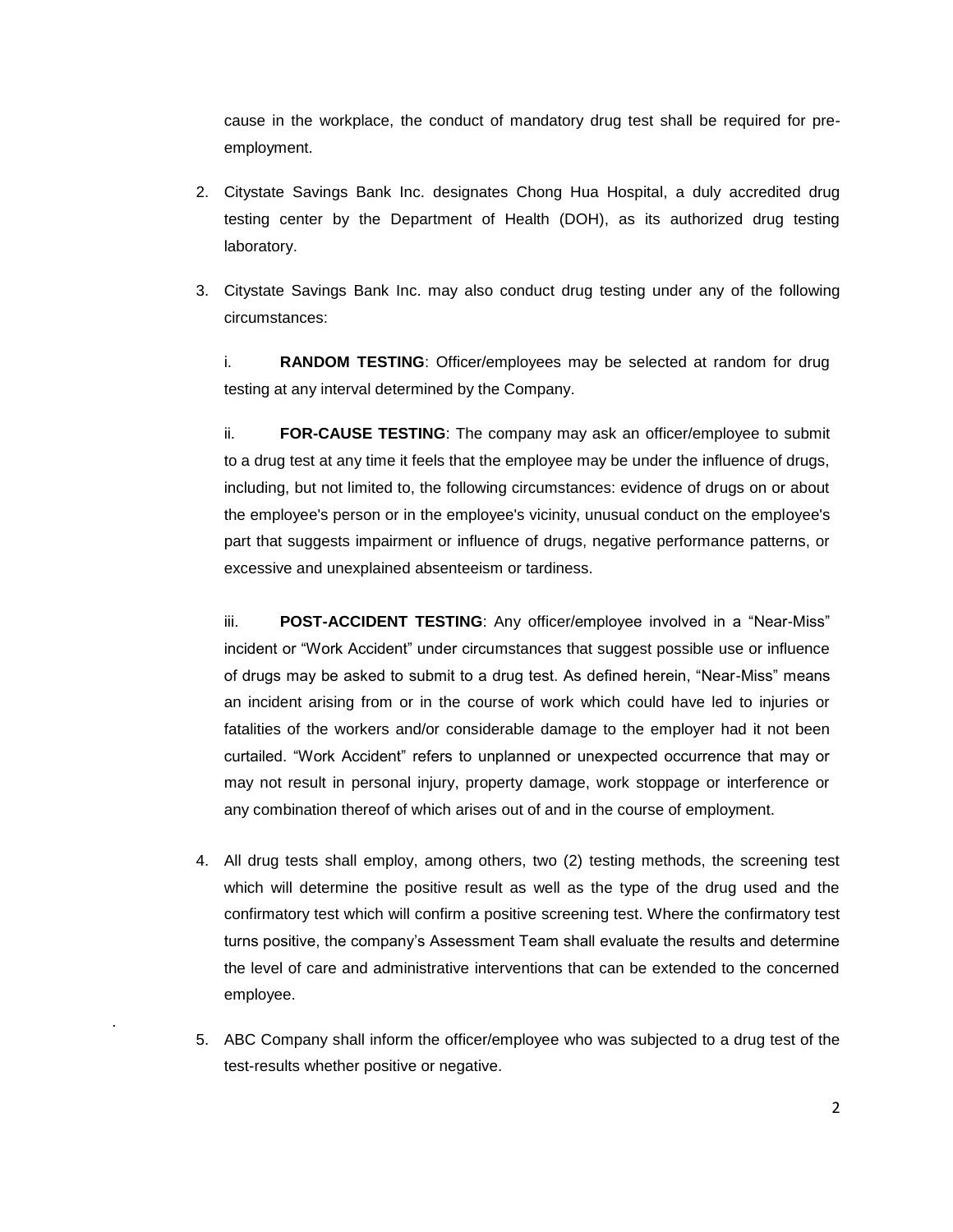6. All costs of drug testing shall be borne by Citystate Savings Bank Inc.

### **B. TREATMENT, REHABILITATION, AND REFERRAL**

- 1. An officer/employee who, for the first time, is found positive of drug use, shall be referred for treatment and/or rehabilitation in a DOH accredited center. For this purpose, Citystate Savings Bank Inc. shall provide a list of at least three (3) accredited facilities which an employee who was tested positive for drugs may choose from.
- 2. Following rehabilitation, the company's Assessment Team, in consultation with the head of the rehabilitation center, shall evaluate the status of the drug dependent employee and recommend to the employer the resumption of the employee's job if he/she poses no serious danger to his/her co-employees and/or the workplace.
- 3. All costs for the treatment and rehabilitation of the drug dependent employee shall be charged to his account. The period during which the employee is under treatment or rehabilitation shall be considered as authorized leaves.
- 4. Repeated drug use even after ample opportunity for treatment and rehabilitation shall be dealt with the corresponding penalties under R.A. 9165 and is a ground for dismissal.

## **C. ADVOCACY, EDUCATION AND TRAINING**

- 1. Citystate Savings Bank Inc. undertakes to increase the awareness and education of its officers and employees on the adverse effects of dangerous drugs through continuous advocacy, education and training programs/activities to all its officers and employees.
- 2. All officers and employees are required to undergo an orientation/education program before assumption of their respective duties. The program shall include the following topics:
	- i. Salient features of R.A. 9165;
	- ii. Adverse effects of abuse and/or misuse of dangerous drugs on the person, workplace, family and the community;
	- iii. Preventive measures against drug abuse; and
	- iv. Steps to take when intervention is needed, as well as available services for treatment and rehabilitation.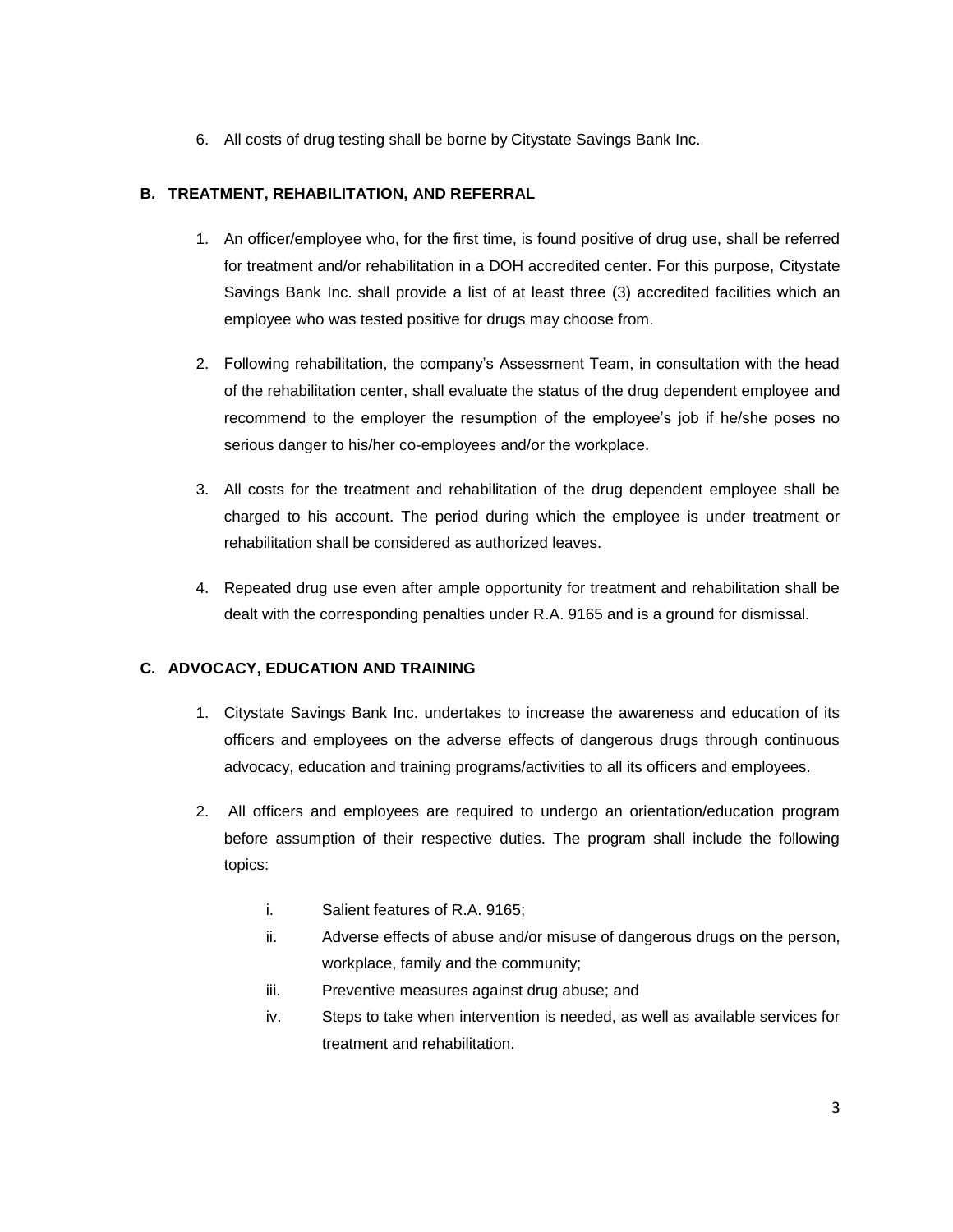- 3. To encourage all officers and employees to lead a healthy lifestyle while at work and at home, Citystate Savings Bank Inc. undertakes to conduct the following activities as often as possible:
	- i. Lifestyle assessment programs on health nutrition, weight management, stress management, alcohol abuse, smoking cessation, and other indicators of risk diseases;
	- ii. Health wellness screenings (*e.g. blood pressure and heart rate, cholesterol test, blood glucose, etc*.);
	- iii. Sports, recreational and fun-game activities; and
	- iv. Other activities promoting health and wellness.

### **D. ROLES, RIGHTS AND RESPONSIBILITIES OF EMPLOYER AND EMPLOYEES**

- 1. Citystate Savings Bank Inc. shall ensure that the workplace policies and programs on the prevention and control of dangerous drugs, including drug testing, shall be disseminated to all officers and employees. The employer shall obtain a written acknowledgement from the employees that the policy has been read and understood by them.
- 2. Citystate Savings Bank Inc. shall maintain the confidentiality of all information relating to drug tests or to the identification of drug users in the workplace; exceptions may be made only where required by law, in case of overriding public health and safety concerns; or where such exceptions have been authorized in writing by the person concerned.
- 3. All officers and employees shall enjoy the right to due process, absence of which will render the referral procedure ineffective.

### **E. CONSEQUENCES OF POLICY VIOLATIONS**

.

- 1. Any officer or employee who uses, possesses, distributes, sells or attempts to sell, tolerates, or transfers dangerous drugs or otherwise commits other unlawful acts as defined under Article II of RA 9165 and its Implementing Rules and Regulations shall be subject to the pertinent provisions of the said Act.
- 2. Any officer or employee found positive for use of dangerous drugs shall be dealt with administratively in accordance with the provisions of Article 282 of Book VI of the Labor Code and under RA 9165.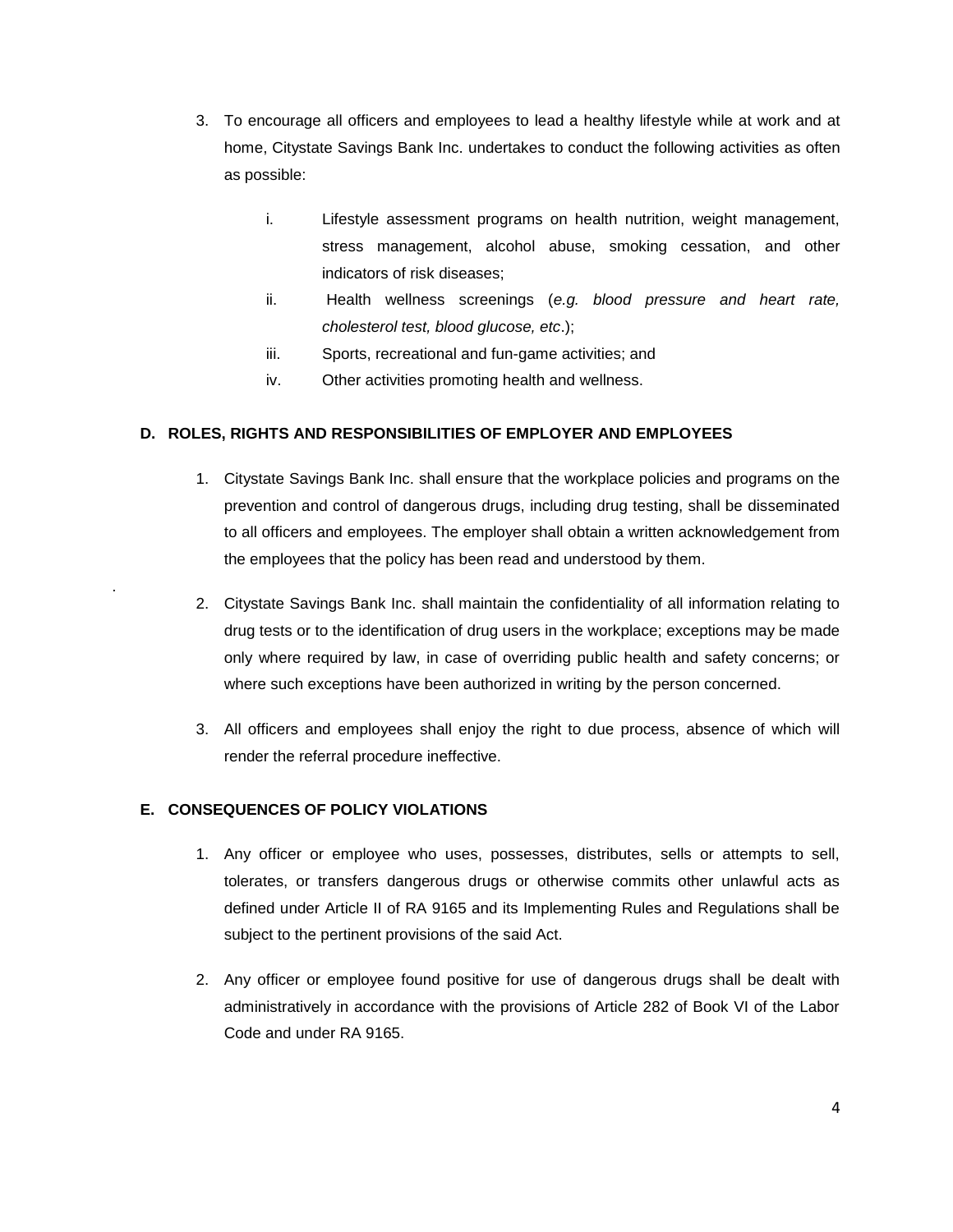### **F. MONITORING AND EVALUATION**

1. The implementation of these policies and programs shall be monitored and evaluated periodically by management to ensure a drug-free workplace. For this purpose, an Assessment Team shall be constituted in accordance with D.O. 53-03.

### **G. EFFECTIVITY.**

1. The provisions of these policies and programs shall be immediately effective after its ratification by the management and the employee's representatives and its posting in the company's bulletin board.

\_\_\_\_\_\_\_\_\_\_\_\_\_\_\_\_\_\_\_\_\_\_\_\_ \_\_\_\_\_\_\_\_\_\_\_\_\_\_\_\_\_\_\_\_\_\_\_\_\_\_

**Benjamin V. Ramos Sharon T. Enriquez**<br>President **HR Head** President

DATE: \_\_\_\_\_\_\_\_\_\_\_\_\_\_\_\_\_\_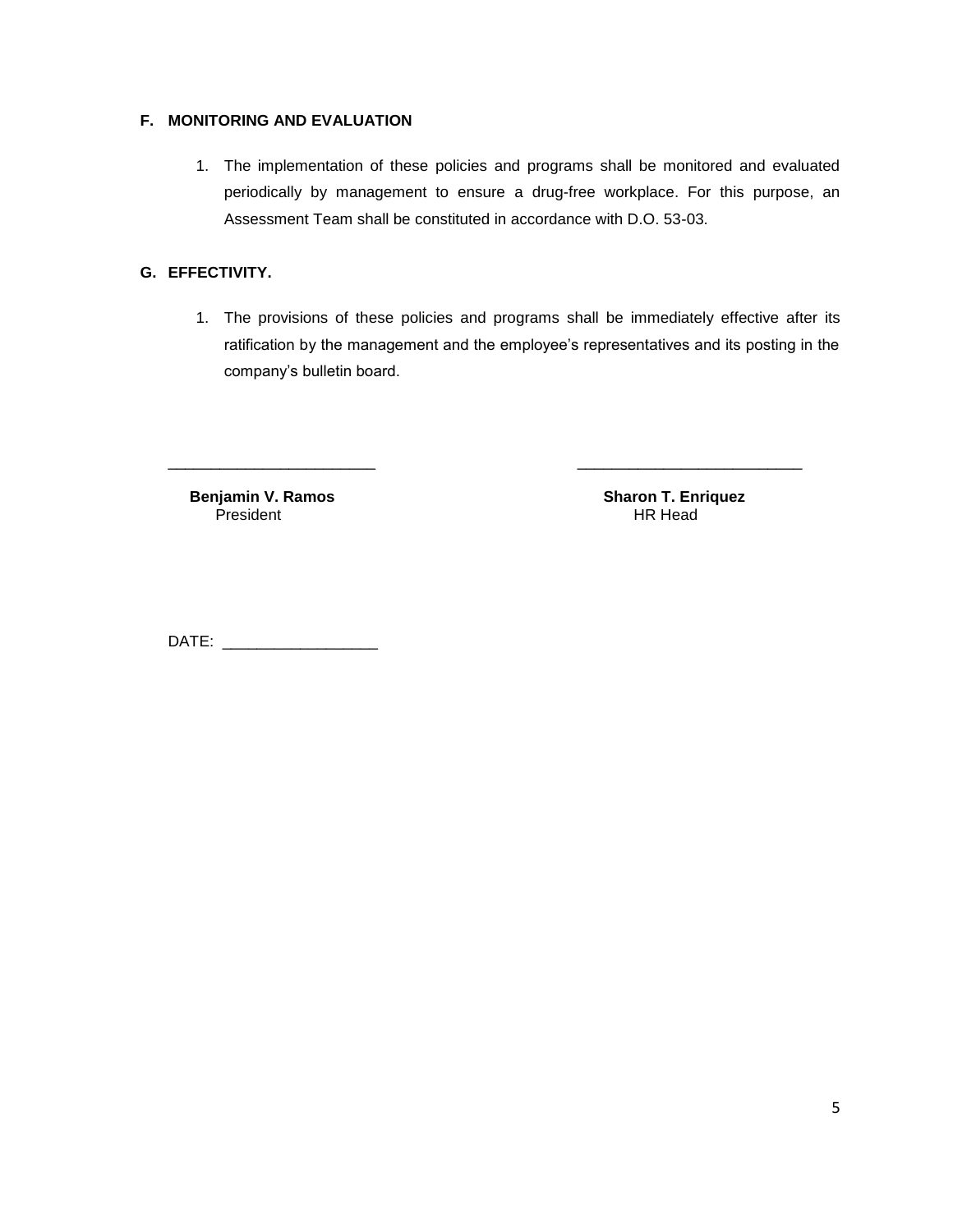## **WORKPLACE POLICY AND PROGRAM ON HEPATITIS B**

Citystate Savings Bank Inc. is committed to conform to the established standards assurance of customer satisfaction, protection of our environment and health and safety in the workplaces.

The company promotes and ensures a healthy environment through its various health programs to safeguard its employees. And as part of the company's compliance to DOLE Department Advisory No. 05, Series of 2010 (Guidelines for the Implementation of a Workplace Policy and Program on Hepatitis B), this Program has been developed. This program is aimed to address the stigma attached to hepatitis B and to ensure that the employees' right against discrimination and confidentiality is maintained.

This guideline is formulated for everybody's information and reference for the diagnosis, treatment, and prevention of Hepatitis B. This will inform the employees of their role as well as the company in dealing with Hepatitis B. A healthy environment encompasses a good working relationship and great output for continuous business growth.

### **I. Implementing Structure**

The Citystate Savings Bank Inc. Hepatitis B workplace policy and program shall be managed by its health and safety committee. Each division or department of the Company shall be duly represented.

## **II. Guidelines**

## **A. Education**

- 1. Coverage. All employees regardless of employment status may avail of hepatitis B education services for free;
- 2. Hepatitis B shall be conducted through distribution and posting of materials and counselling and/ or lectures; and
- 3. Hepatitis B education shall be spearheaded by the Citystate Savings Bank Inc. Medical Clinic in close coordination with the health and safety committee.

## **B. Preventive Strategies**

- 1. All employees are encouraged to be immunized against Hepatitis B after securing clearance from their physician.
- 2. Workplace sanitation and proper waste management and disposal shall be monitored by the health and safety committee on a regular basis.
- 3. Personal protective equipment shall be made available at all times for all employees; and
- 4. Employees will be given training and information on adherence to standards or universal precautions in the workplace.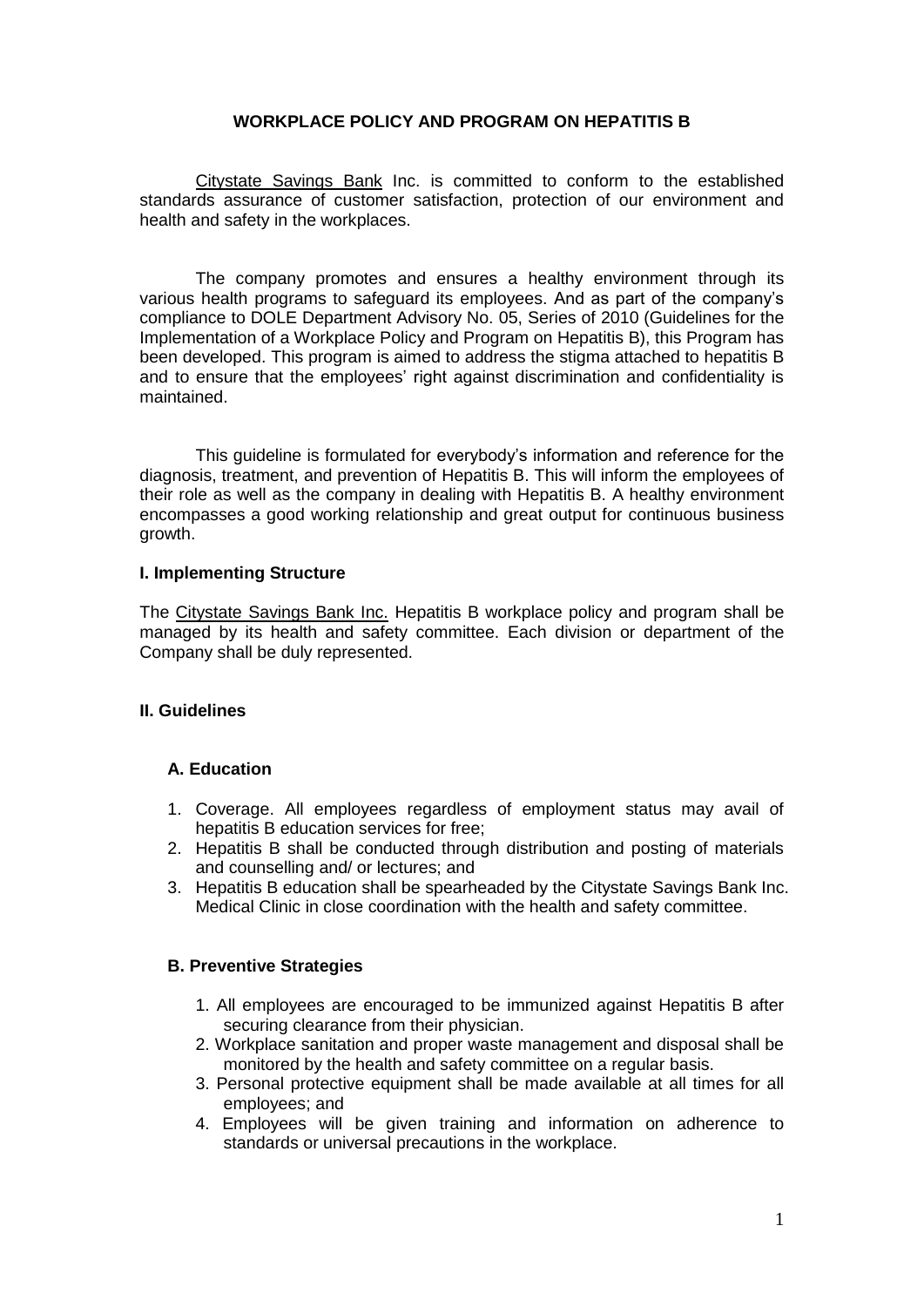# **III. Social Policy**

## **A. Non discriminatory Policy and Practices**

- 1. There shall be no discrimination of any form against employees on the basis of their Hepatitis B status consistent with the international agreements on non discrimination ratified by the Philippines (ILO C111). Employees shall not be discriminated against, from pre to post employment, including hiring, promotion, or assignment because of their hepatitis B status.
- 2. Workplace management of sick employees shall not differ from that of any other illness. Persons with Hepatitis B related illnesses may work for as long as they are medically fit to work.

# **B. Confidentiality**

Job applicants and employees shall not be compelled to disclose their Hepatitis B status and other related medical information. Co-employees shall not be obliged to reveal any personal information about their fellow employees. Access to personal data relating to employee's Hepatitis B status shall be bound by the rules on confidentiality and shall be strictly limited to medical personnel or if legally required.

## **C. Work-Accommodation and Arrangement**

- 1. The company shall take measures to reasonably accommodate employees who are Hepatitis B positive or with Hepatitis B - related illnesses.
- 2. Through agreements made between management and employees' representative, measures to support employees with Hepatitis B are encouraged to work through flexible leave arrangements, rescheduling of working time and arrangement for return to work.

# **D. Screening, Diagnosis, Treatment and Referral to Health Care Services**

- 1. The company shall establish a referral system and provide access to diagnostic and treatment services for its employees for appropriate medical evaluation/ monitoring and management.
- 2. Adherence to the guidelines for healthcare providers on the evaluation of Hepatitis B positive employees is highly encouraged.
- 3. Screening for Hepatitis B as a prerequisite to employment shall not be mandatory.

## **E. Compensation**

The company shall provide access to Social Security System and Employees Compensation benefits under PD 626 to an employee contracted with Hepatitis B infection in the performance of his duty.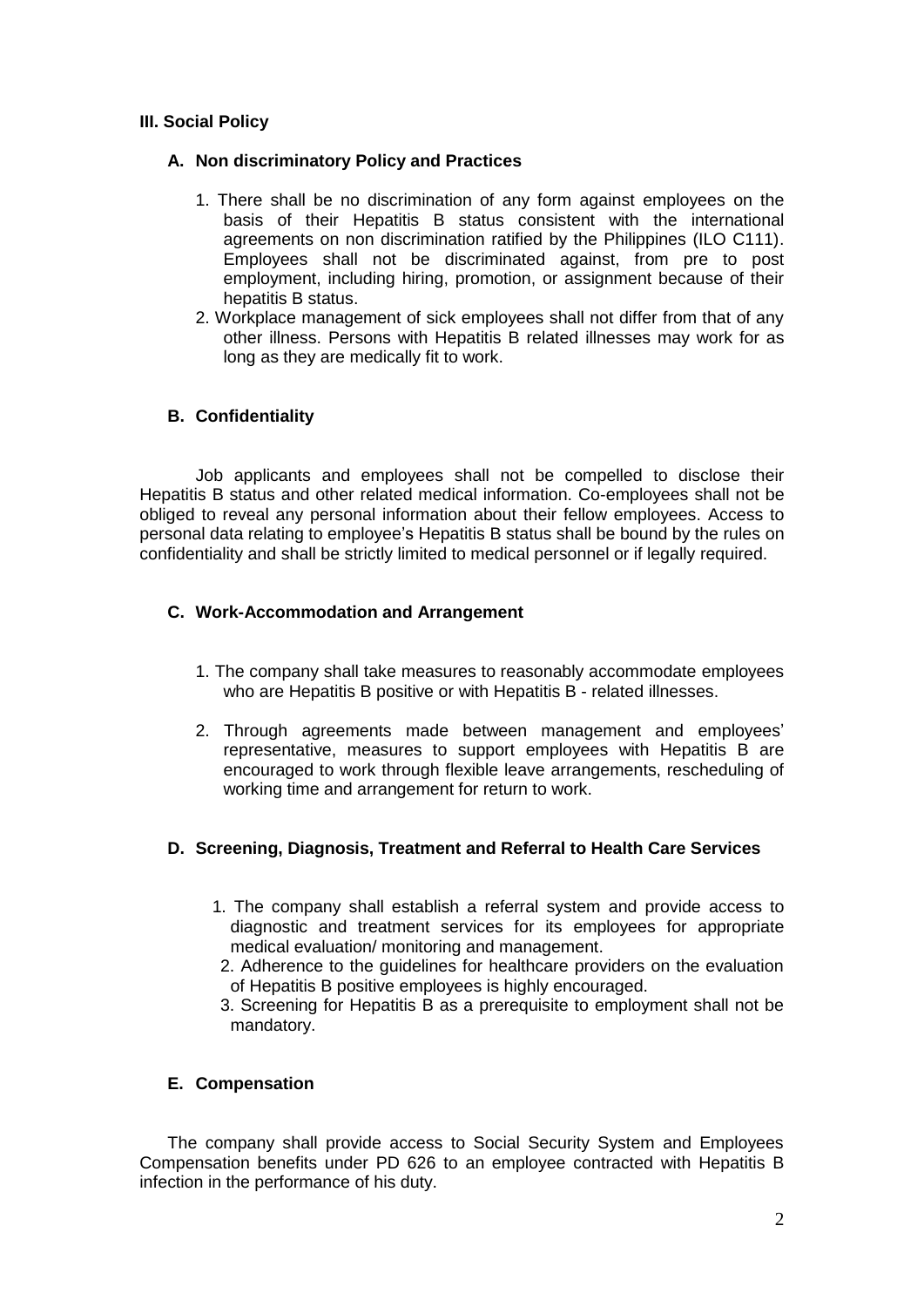### **IV. Roles and Responsibilities of Employers and Employees**

### **A. Employer's Responsibilities**

 1. Management, together with employees' organizations, company focal personnel for human resources, and safety and health personnel shall develop, implement, monitor and evaluate the workplace policy and program on Hepatitis B.

 2. The Health and Safety Committee shall ensure that their company policy and program is adequately funded and made known to all employees.

3. The Human Resources Department shall ensure that their policy and program adheres to existing legislations and guidelines, including provisions on leaves, benefits and insurance.

4. Management shall provide information, education and training on Hepatitis B for its workforce consistent with the standardized basic information package developed by the Hepatitis B; if not available within the establishment, then provide access to information.

5. The company shall ensure non-discriminatory practices in the workplace.

 6. The management together with the company focal personnel for human resources and safety and health shall provide appropriate personal protective equipment to prevent Hepatitis B exposure, especially for employees exposed to potentially contaminated blood or body fluid.

 7. The Health and Safety Committee, together with the employees' organizations shall jointly review the policy and program for effectiveness and continue to improve these by networking with government and organizations promoting Hepatitis B prevention.

8. The company shall ensure confidentiality of the health status of its employees, including those with Hepatitis B.

9. The human resources shall ensure that access to medical records is limited to authorized personnel.

### **B. Employees Responsibilities**

1. The employees' organization is required to undertake an active role in educating and training their members on Hepatitis B prevention and control. The program must also aim at promoting and practicing a healthy lifestyle with emphasis on avoiding high risk behavior and other risk factors that

expose employees to increased risk of Hepatitis B infection, consistent with the standardized basic information package developed by the Hepatitis B TWG.

2. Employees shall practice non-discriminatory acts against co-employees on the ground of Hepatitis B status.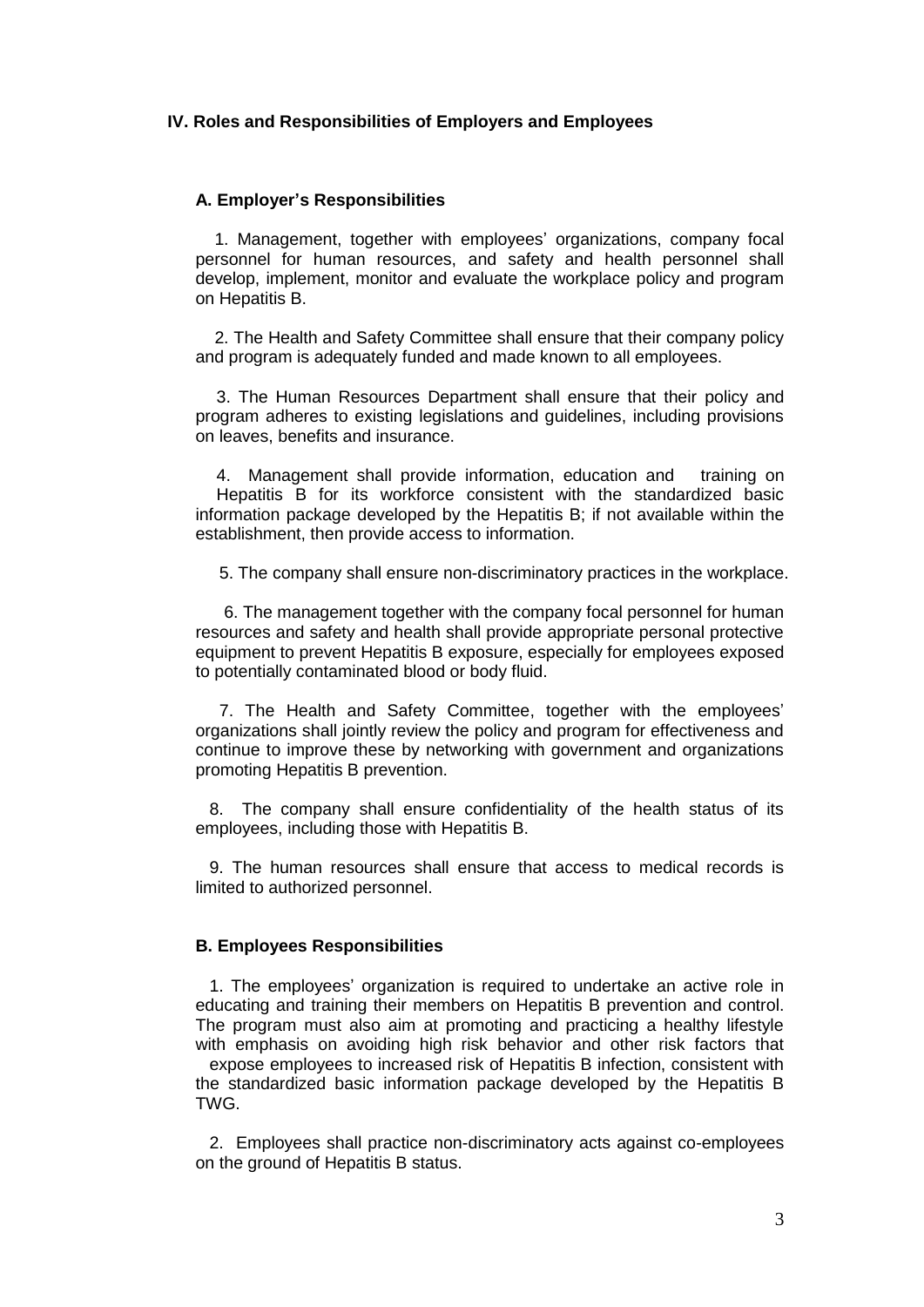3. Employees and their organizations shall not have access to personnel data relating to an employee's Hepatitis B status. The rules of confidentiality shall apply in carrying out union and organization functions.

4. Employees shall comply with the universal precaution and the preventive measures.

 5. Employees with Hepatitis B may inform the health care provider or the company physician on their Hepatitis B status, that is, if their work activities may increase the risk of Hepatitis B infection and transmission or put the Hepatitis B positive at risk for aggravation.

## **V. IMPLEMENTATION AND MONITORING**

Within the establishment, the implementation of the policy and program shall be monitored and evaluated periodically. The safety and health committee or its counterpart shall be tasked for this purpose.

## **VI. EFFECTIVITY**

This Policy shall take effect immediately and shall be made known to all employees.

 $\overline{\phantom{a}}$  ,  $\overline{\phantom{a}}$  ,  $\overline{\phantom{a}}$  ,  $\overline{\phantom{a}}$  ,  $\overline{\phantom{a}}$  ,  $\overline{\phantom{a}}$  ,  $\overline{\phantom{a}}$  ,  $\overline{\phantom{a}}$  ,  $\overline{\phantom{a}}$  ,  $\overline{\phantom{a}}$  ,  $\overline{\phantom{a}}$  ,  $\overline{\phantom{a}}$  ,  $\overline{\phantom{a}}$  ,  $\overline{\phantom{a}}$  ,  $\overline{\phantom{a}}$  ,  $\overline{\phantom{a}}$ **Benjamin V. Ramos**<br>President Benjamin President HR Head President

**Date : \_\_\_\_\_\_\_\_\_\_\_\_\_\_**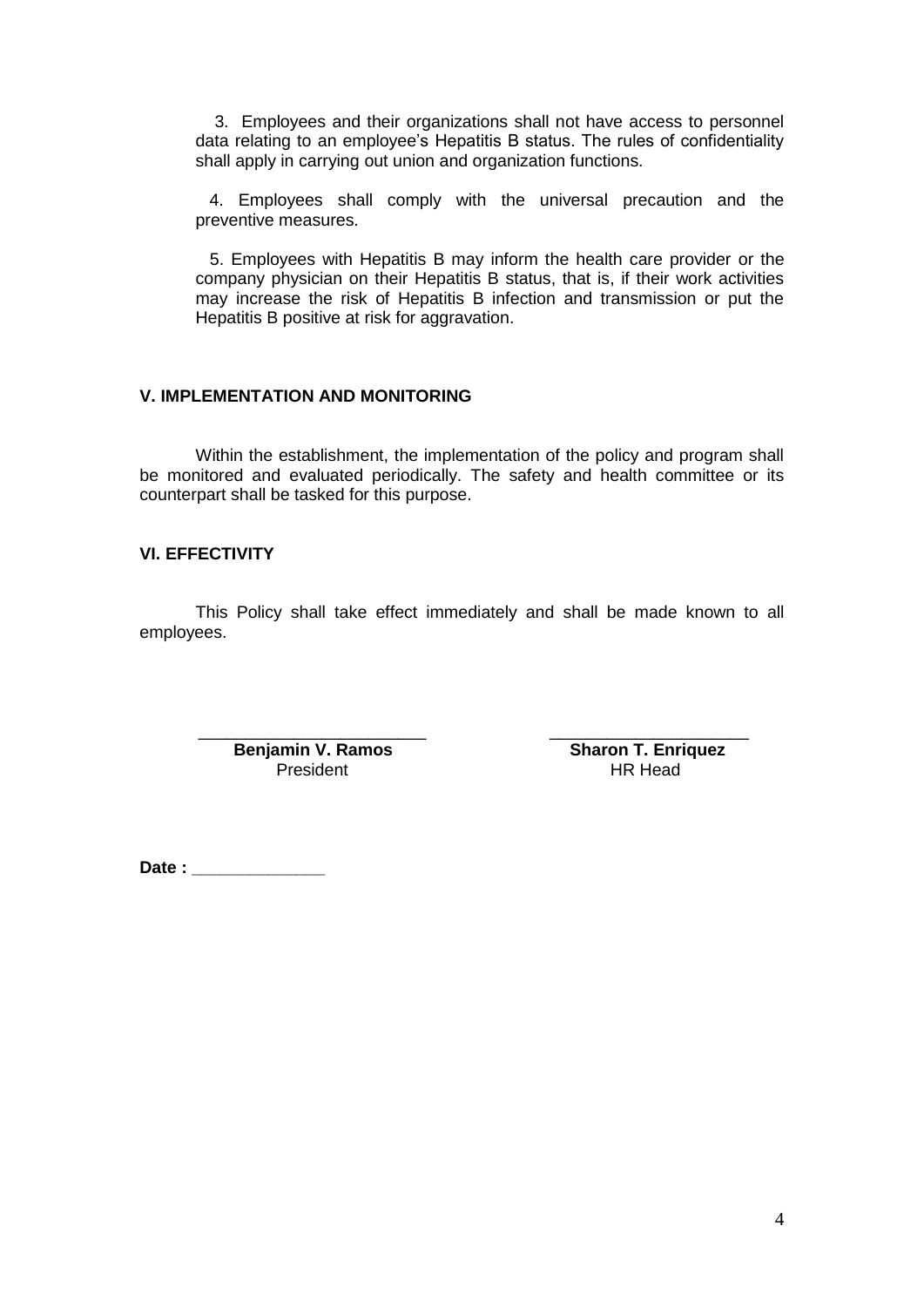### **HIV/AIDS WORKPLACE POLICY AND PROGRAM**

In conformity with Republic Act No. 8504 otherwise known as the Philippine AIDS Prevention and Control Act of 1998 which recognizes workplace-based programs as a potent tool in addressing HIV/AIDS as an international pandemic problem, this company policy is hereby issued for the information and guidance of the employees in the diagnosis, treatment and prevention of HIV/AIDS in the workplace.

This policy is also aimed at addressing the stigma attached to HIV/AIDS and ensures that the workers' right against discrimination and confidentiality is maintained.

#### **I. IMPLEMENTING STRUCTURE**

The Citystate Savings Bank Inc., HIV/AIDS Program shall be managed by its health and safety committee consists of representatives from the different divisions and departments.

#### **II. BASIC INFORMATION ON HIV/AIDS**

#### **What is HIV/AIDS?**

It is a disease caused by a virus called HIV (Human Immunodeficiency Virus). This virus slowly weakens a person's ability to fight off other diseases by attaching itself to and destroying important cells that control and support the human immune system.

### **How HIV/AIDS is transmitted?**

- Unprotected sex with an HIV infected person;
- From an infected mother to her child ( during pregnancy, at birth through breast feeding);
- Intravenous drug use with contaminated needles;
- Transfusion with infected blood and blood products; and
- Unsafe, unprotected contact with infected blood and bleeding wounds of an infected person.

### **Is there a cure?**

No. However, there are antiretroviral drug combinations that are available when properly used, result in prolonged survival of people with HIV. **Holistic care of**  people living with HIV-AIDS and comprehensive treatment of opportunistic infections also dramatically improve quality of life.

#### **III. COVERAGE**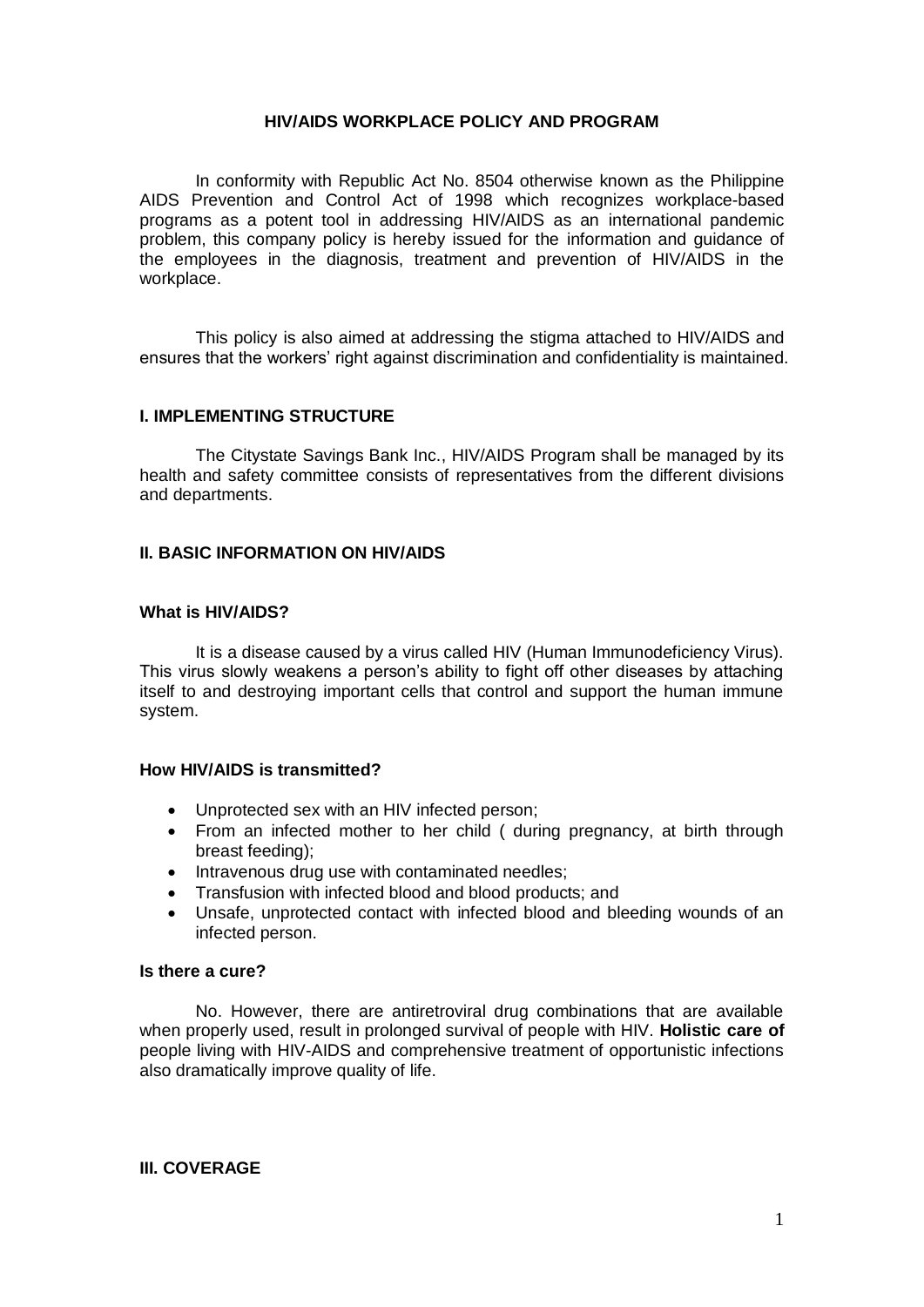This Program shall apply to all employees regardless of their employment status.

# **IV. GUIDELINES**

## **A. Preventive Strategies**

- 1. Conduct of HIV-AIDS Education.
	- a. Who will conduct?

The Medical Clinic of Citystate Savings Bank Inc. in coordination with the Health and Safety Committee shall conduct HIV-AIDS education to all employees for free. This shall also form part of the orientation of newly hired employees. The standardized information package developed by the Department of Labor and Employment (DOLE) may be used for this purpose.

b. How will it be conducted?

The HIV-AIDS education will be conducted through distribution and posting of IEC materials, lectures, counselling and training and information on adherence to standard or universal precautions in the workplace

- 2.Screening, Diagnosis, Treatment and Referral to Health Care Services
	- a. Screening for HIV as a prerequisite to employment is not mandatory.
	- b. The company shall encourage positive health seeking behavior through Voluntary Counseling and Testing.
	- c. The company shall establish a referral system and provide access to diagnostic and treatment services for its workers. Referral to Social Hygiene Clinics of LGU for HIV screening shall be facilitated by the company's medical clinic staff.
	- d. The company shall likewise facilitate access to livelihood assistance for the affected employee and his/her families, being offered by other government agencies.

# **B. SOCIAL POLICY**

- **1. Non-discriminatory Policy and Practices**
	- a. Discrimination in any form from pre-employment to postemployment, including hiring, promotion or assignment, termination of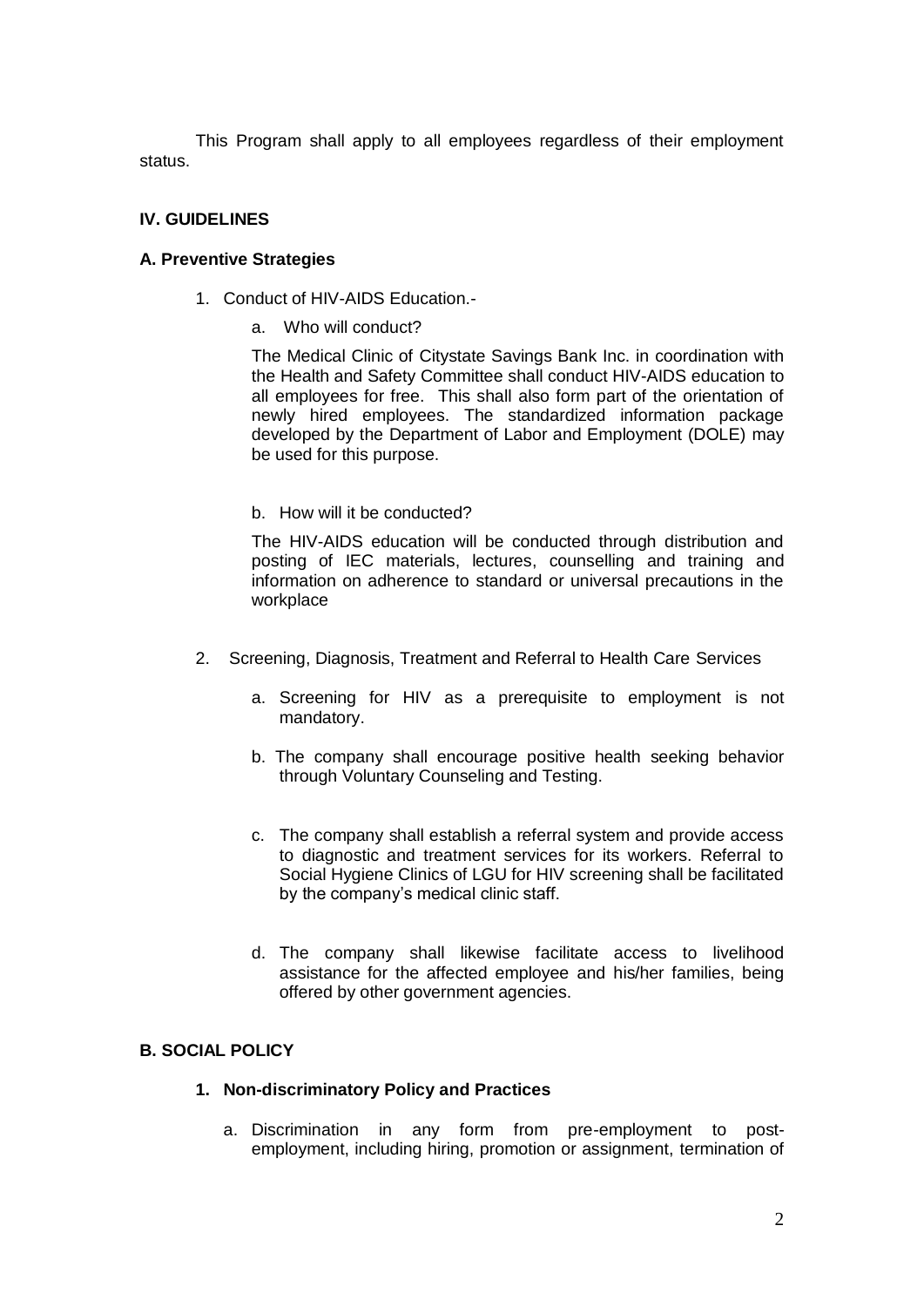employment based on the actual, perceived or suspected HIV status of an individual is prohibited.

- b. Workplace management of sick employees shall not differ from that of any other illness.
- c. Discriminatory act done by an officer or an employee against their co-officer or co-employee shall likewise be penalized.

## **2. Confidentiality/Non-Disclosure Policy**

- a. Access to personal data relating to a worker's HIV status shall be bound by the rules of confidentiality consistent with provisions of R.A. 8504 and the ILO Code of Practice.
	- b. Job applicants and workers shall not be compelled to disclose their HIV/AIDS status and other related medical information.
	- c. Co-employees shall not be obliged to reveal any personal information relating to the HIV/AIDS status of fellow workers.

### **3. Work-Accommodation and Arrangement**

- a. The company shall take measures to reasonably accommodate employees with AIDS related illnesses.
- b. Agreements made between the company and employee's representatives shall reflect measures that will support workers with HIV/AIDS through flexible leave arrangements, rescheduling of working time and arrangement for return to work.

### **IV. ROLES AND RESPONSIBILITIES OF EMPLOYERS AND EMPLOYEES**

### **A. Employer's Responsibilities**

- 1. The Company, together with employees/ labor organizations, company focal personnel for human resources, safety and health personnel shall develop, implement, monitor and evaluate the workplace policy and program on HIV/AIDS.
- 1. Provide information, education and training on HIV/AIDS for its workforce.
- 3. Ensure non-discriminatory practices in the workplace and that the policy and program adheres to existing legislations and guidelines .
- 4. Ensure confidentiality of the health status of its employees and the access to medical records is limited to authorized personnel.
- 5. The Company, through its Human Resources Department, shall see to it that their company policy and program is adequately funded and made known to all employees.